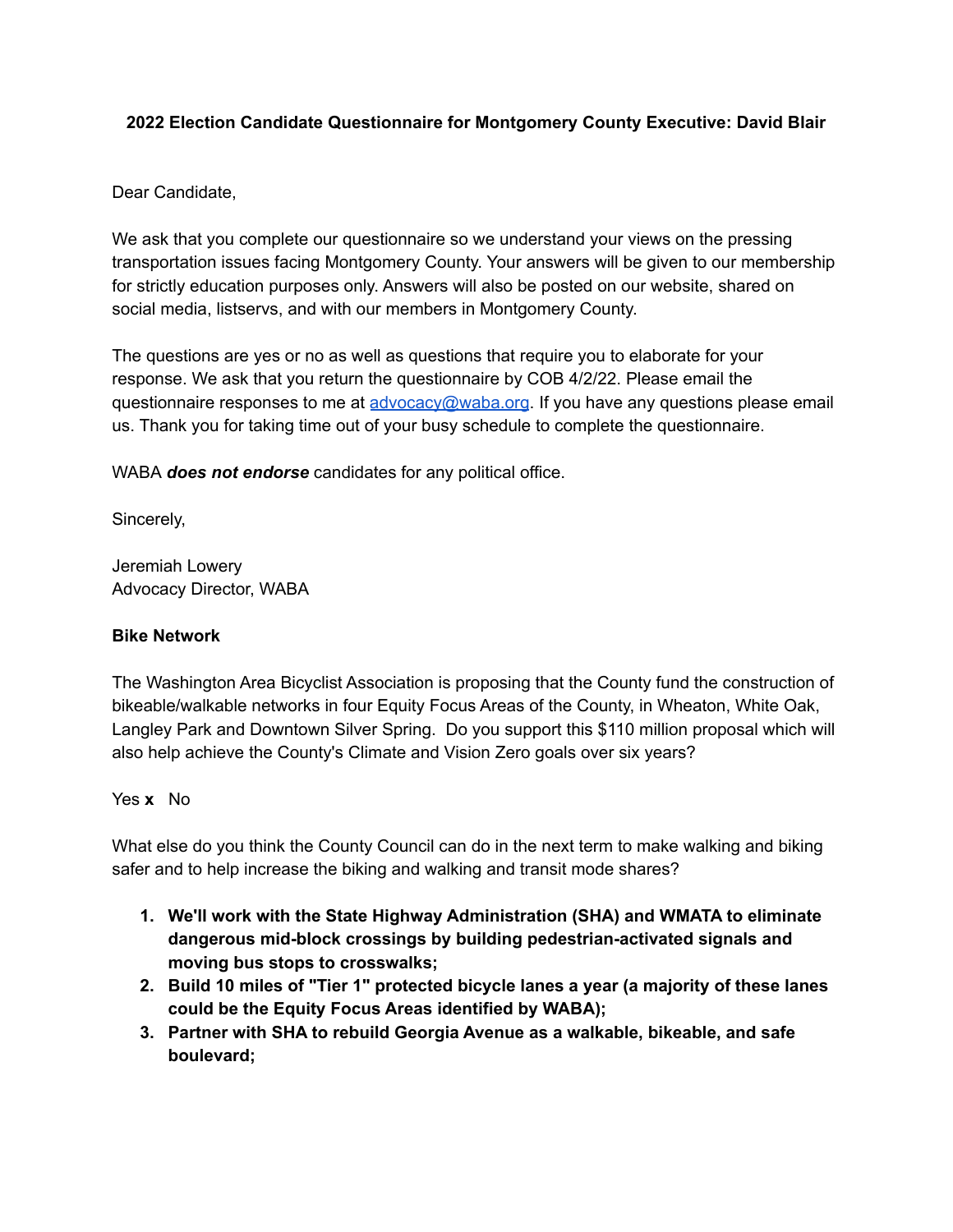- **4. Finally invest in sidewalk and bikeway projects around the County that have been repeatedly delayed in the County's six-year Capital Improvements Program (CIP); and**
- **5. Invest in adaptive traffic signal technology, proven to reduce travel times and enabling us to work with SHA to dedicate lanes to buses, bicyclists, and pedestrians.**

## **Police out of Traffic Enforcement**

Do you support removing police from all or some traffic enforcement?

### Yes **x** No

How will you balance the need for traffic enforcement and equity while in office?

**We must maintain police traffic enforcement to help prevent and enforce impaired driving, distracted driving, and reckless speeding. I'm committed to working with our Police Department and community leaders to continually improve Police training - such as de-escalation policies and implicit bias training. We must also accelerate our efforts at hiring quality and diverse police officers reflecting our County.**

**I'm open to the idea of shifting some automated/camera speed enforcement responsibility to the Department of Transportation because traffic engineers may provide added insight and data into roadways where speeding is a consistent safety concern.**

### **Trails - repaving**

Do you support fully funding the budget request of the Parks Department to include monies for repaving the Sligo, Rock Creek and Capital Crescent Trails?

Yes **x** No

### **Tunnel**

Do you support funding the \$55m project for this important regional trail connection through downtown Bethesda?

### Yes **x** No

Do you support funding that will complete construction of the project within the current FY 23-28 CIP period or sooner/later?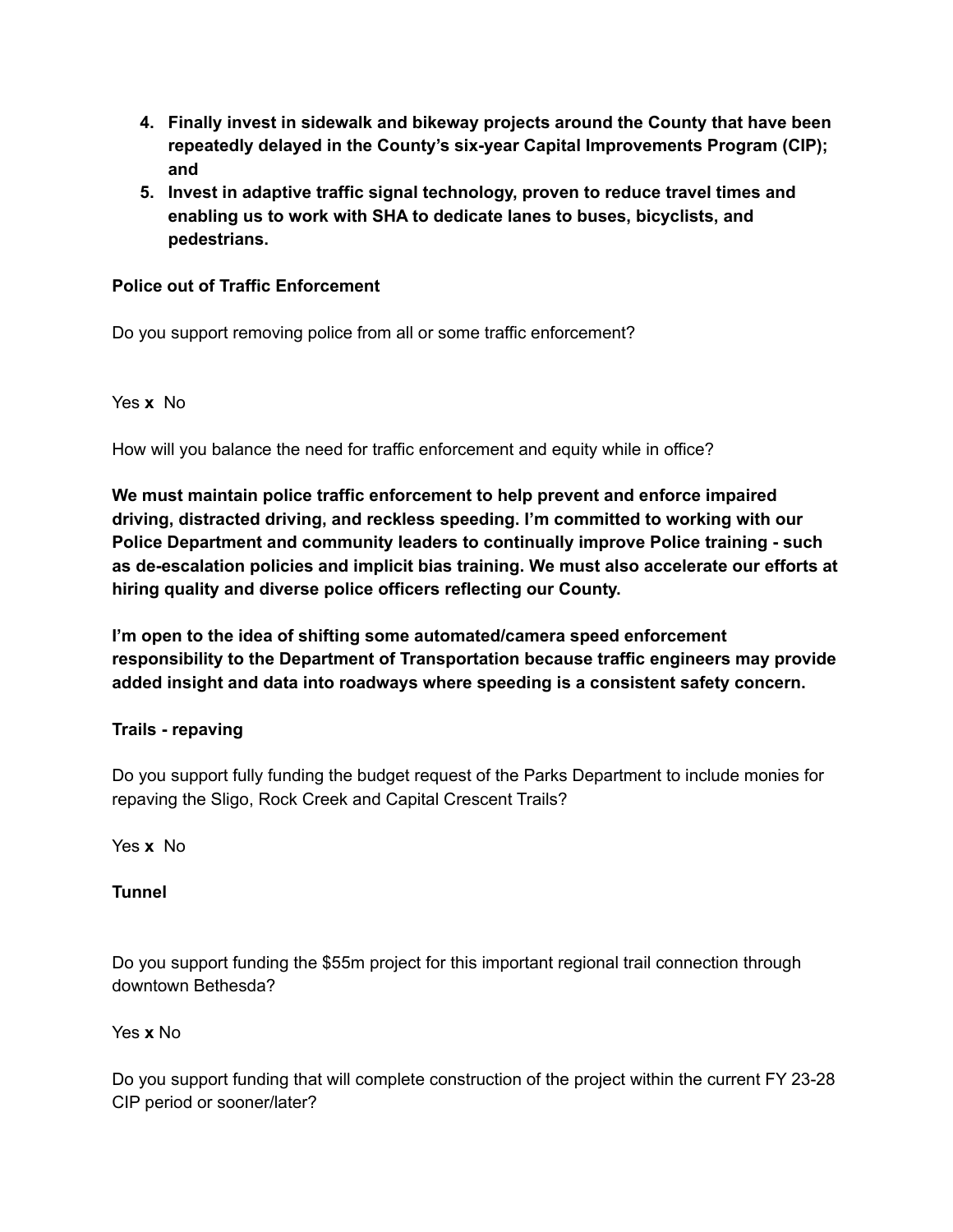Yes **x** No

#### **270 widening**

Do you support or oppose the proposal to widen parts of I-495 and I-270 to add four express toll lanes?

#### Yes **x** No

Why or why not? And how would you show that support or opposition. Do you support other new highways or road expansions?

**We must address the longstanding bottle neck at the American Legion Bridge and work with the State to achieve the County's decade-long goal of connecting Managed Lanes to Virginia's I-495 Managed Lanes. As County Executive, I would work with the State to deliver a project that does four things:**

- **1. Avoids private property takings and impacts;**
- **2. Establishes a public-private partnership agreement that doesn't leave taxpayers holding the bag for more public investment later;**
- **3. Sets toll rates that aren't inaccessible and inequitable; and**
- **4. Provides toll revenue to fund our other transit projects and establishes bus transit service in the Managed Lanes themselves (such as to and from Tysons).**

### **Vision Zero**

Vision Zero - is it working and if not, what needs to be done by the County to achieve the goal of zero deaths due to traffic crashes? What would you do to work with the State Highway Administration to achieve true Vision Zero?

**No, it is not working. Deaths and severe injuries increased in 2020 and showed no significant decline in 2021 from when the County first committed to Vision Zero in 2017.**

**First, County leaders must finally recognize the most effective Vision Zero solution is re-designing our roadways to build in physical protection for vulnerable users (bicyclists and pedestrians) and to discourage driving at high speeds. Too often, Montgomery County has fallen back into "pre-Vision Zero" approaches that don't reduce deaths or severe injuries - such as education campaigns or asking pedestrians and bicyclists to wear bright clothing. It's time for a fresh approach with leadership that understands the need to address the root cause of crashes.**